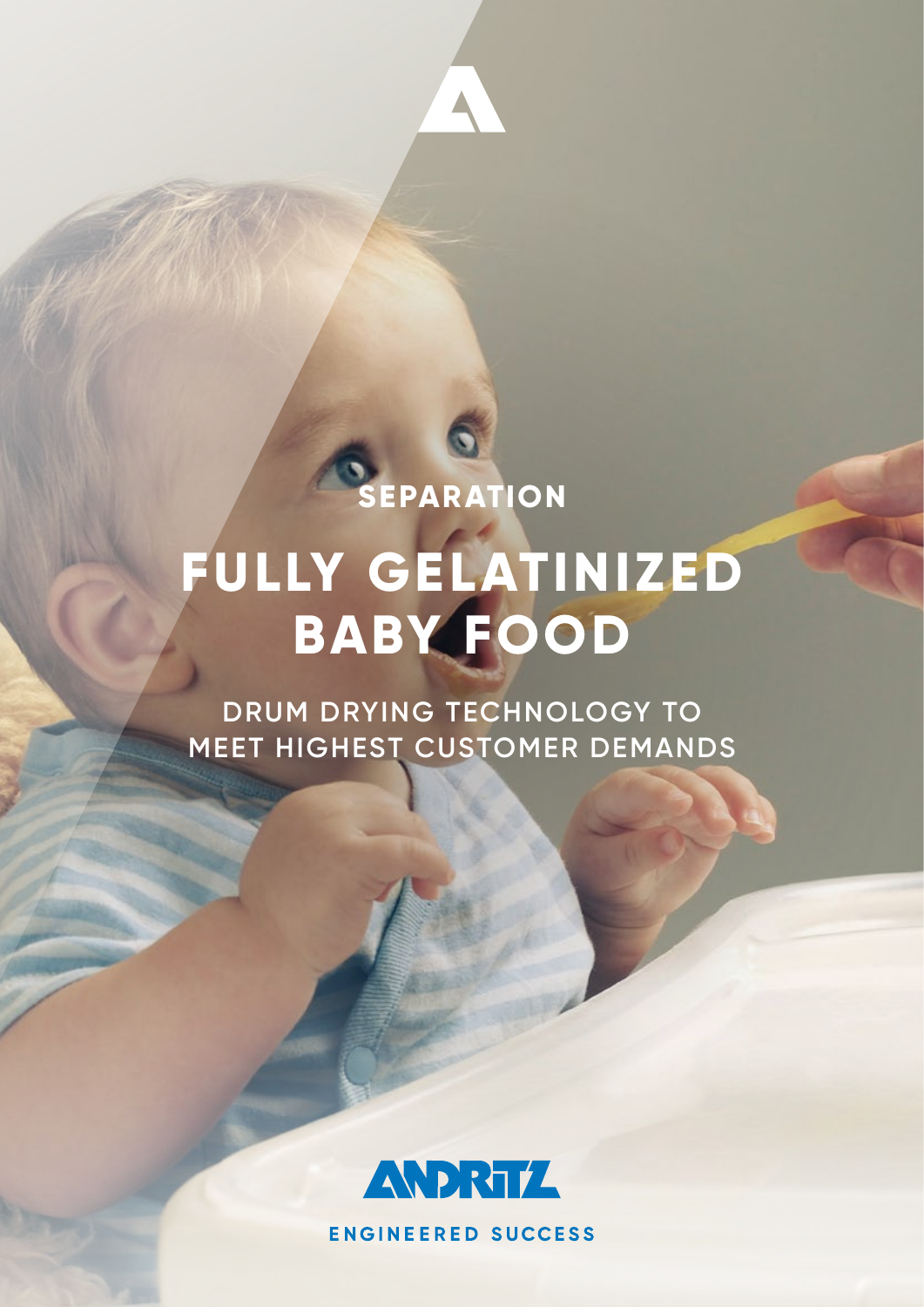# **Baby/infant food processing lines**

A determining factor in the quality of baby food is the production line, which starts with proper mixing of the ingredients and is followed by pre-cooking of the slurry and concluded with the drying process. For more than a century, instant cereal-based baby food has been manufactured in process lines incorporating drum drying technology. The drum dryer gives its products a distinctive taste and excellent "porridgeforming" characteristics: very good solubility, swelling behavior, and water absorption. Furthermore, the drum drying technology guarantees that the product is fully gelatinized. This ensures that the product derived from the drum dryer can be digested easily by babies and infants. No other drying process gives cerealbased baby food this unique mix of qualities and organoleptic properties.

#### **DRUM DRYING TECHNOLOGY**

The drum drying technology not only meets high consumer demands, but also offers many advantages for manufacturers. The wet product is dried to the required final moisture content in one single process step, without the need for any additional equipment. Due to the intensive, high-temperature treatment the product undergoes during the drying process on a drum dryer, the product is actually pasteurized while being dried.

The drum drying technology is incorporated into processing lines that also include slurry preparation, a mill-sifter section, a section for dry mixing with other ingredients, such as dried milk and fruit powders, and blending additives, such as vitamins and minerals, and a storage section with silos.

Each production line is specially engineered, designed, installed, and commissioned. The process starts with intake hoppers, bulk bag (FIBC) unloading stations, silos, or a combination thereof, where the ingredients for the baby food are stored. Based on the formula, a combination of ingredients in the required composition is weighed in a weighing hopper and the ingredients are then fed into a turbo mixer.



ANDRITZ Gouda double drum dryer



ANDRITZ Gouda single drum dryer

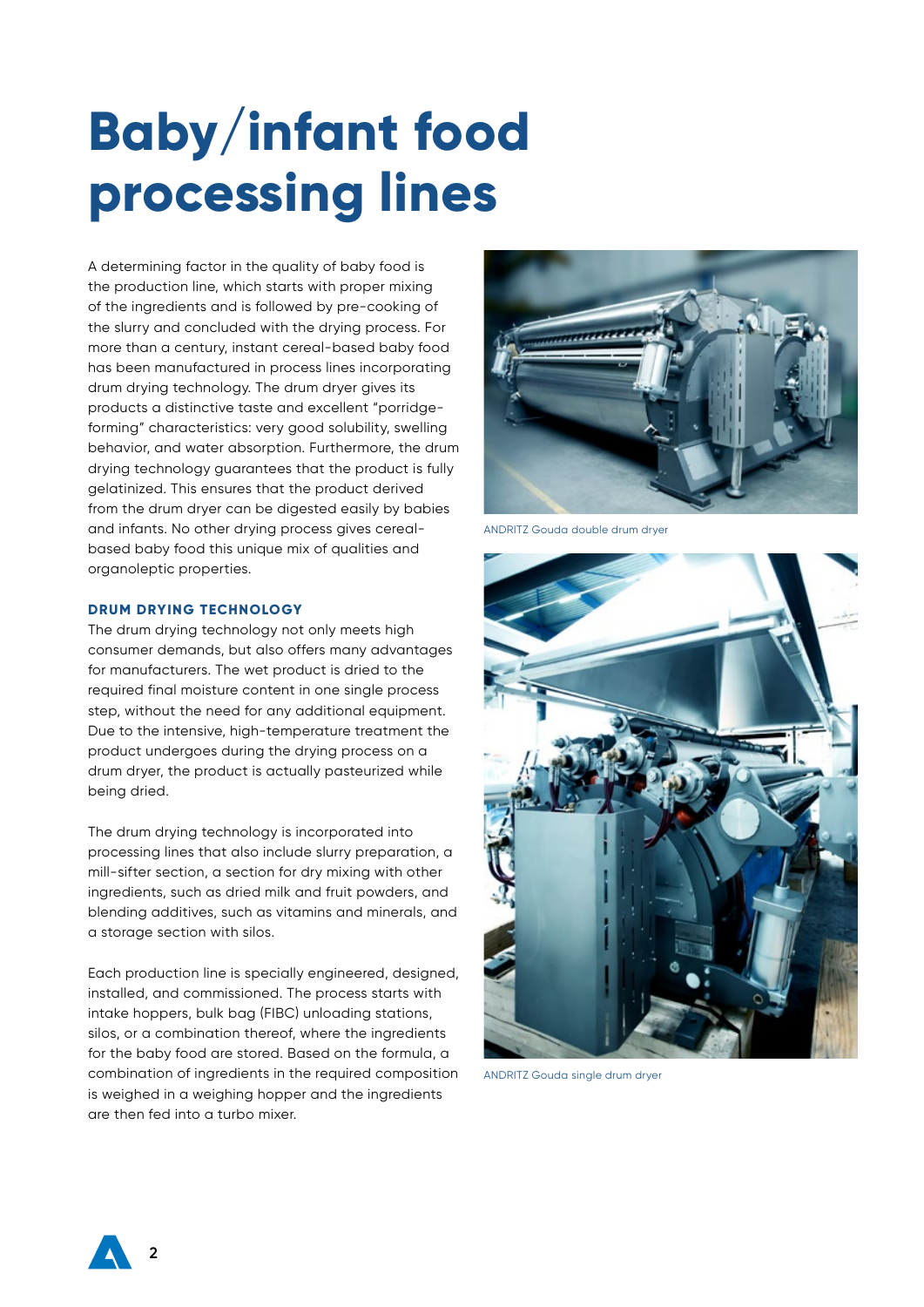

#### **TURBO MIXER**

The turbo mixer is filled with the right amount of water and the ingredients are added to the mixing tank, which is the starting point for preparation of the slurry. The final result of the mixing process depends on several design aspects of the turbo mixer.

#### **PRE-COOKING**

From the batch-based mixing process, the slurry is transferred to holding tanks, which also have a stirring unit. The holding tanks form the transition from the batch-based process to the continuous pre-cooking and drum drying process. For pre-heating, ANDRITZ Gouda offers either a direct or an indirect solution: a direct heater, the Jet Cooker, or an indirect, scraped-surface heat exchanger. The slurry is generally pre-heated in order to pasteurize or sterilize the slurry and obtain a low bacterial count. Moreover, it is used to obtain optimum pre-gelatinization.



Baby food drum drying process

**1** Weighing hopper **2** Turbo mixer **3** Holding tanks **4** Pre-heater **5** Drum dryer **6** Mill sifter **7** Storage silos **8** Dry mixer **9** Package machine **10** Storage

#### **ENZYMATIC TREATMENT**

To sweeten the final product without the addition of sugar, liquefy it, or a combination of both, ANDRITZ Gouda offers a process line design for enzymatic treatment of the slurry. Based on modern enzyme technology, the starches are broken down into sugars in an enzymatic treatment tank. As the viscosity of the slurry can be reduced during the hydrolyzation process, slurries with higher dry solids can be processed.

#### **CIP AND FLUSHING SYSTEM**

A Cleaning in Place (CIP) or flushing system can be installed as an integrated part of ANDRITZ Gouda's production lines for baby food. These systems meet all hygiene standards for baby food production and avoid product degradation and contamination by residual product from a previous batch during the process. The systems offer a fast and simple solution for cleaning in place after each production run, as well as flushing after each batch. The CIP and flush systems can be fully automated, and their design guarantees minimum water consumption. Besides the CIP and flush features of ANDRITZ Gouda's processing lines, the units can also be disassembled easily for cleaning and inspection.

#### **KEY FEATURES**

- Constant quality
- Fully gelatinized product
- Unique taste
- Energy-efficient
- Reliable